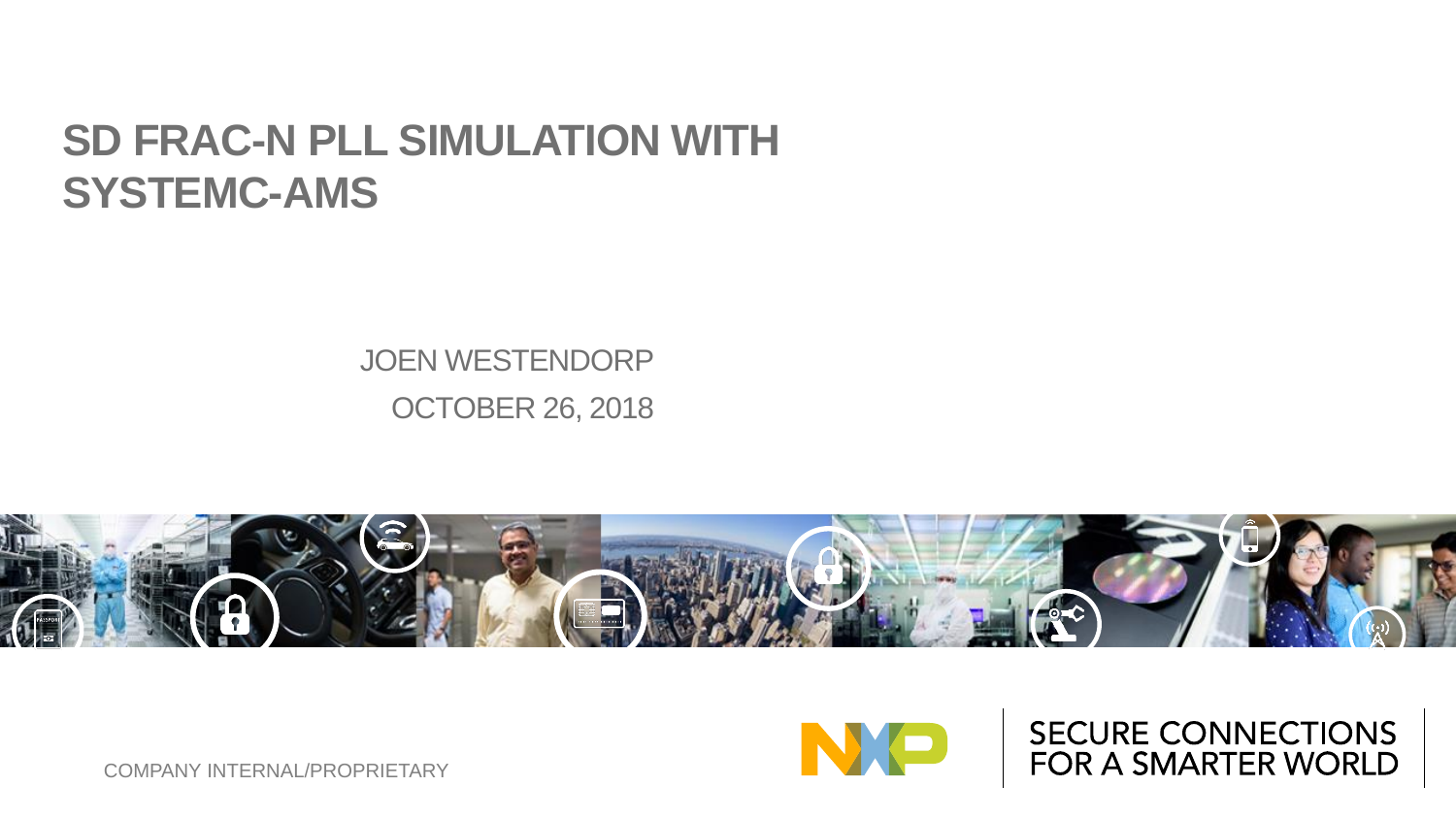#### **Contents**

- Ideal PLL in the time domain (transient envelope)
- Phase noise in the frequency domain (AC)
- Frac-N PLL with sigma delta modulator
- Challenges
- Conclusions

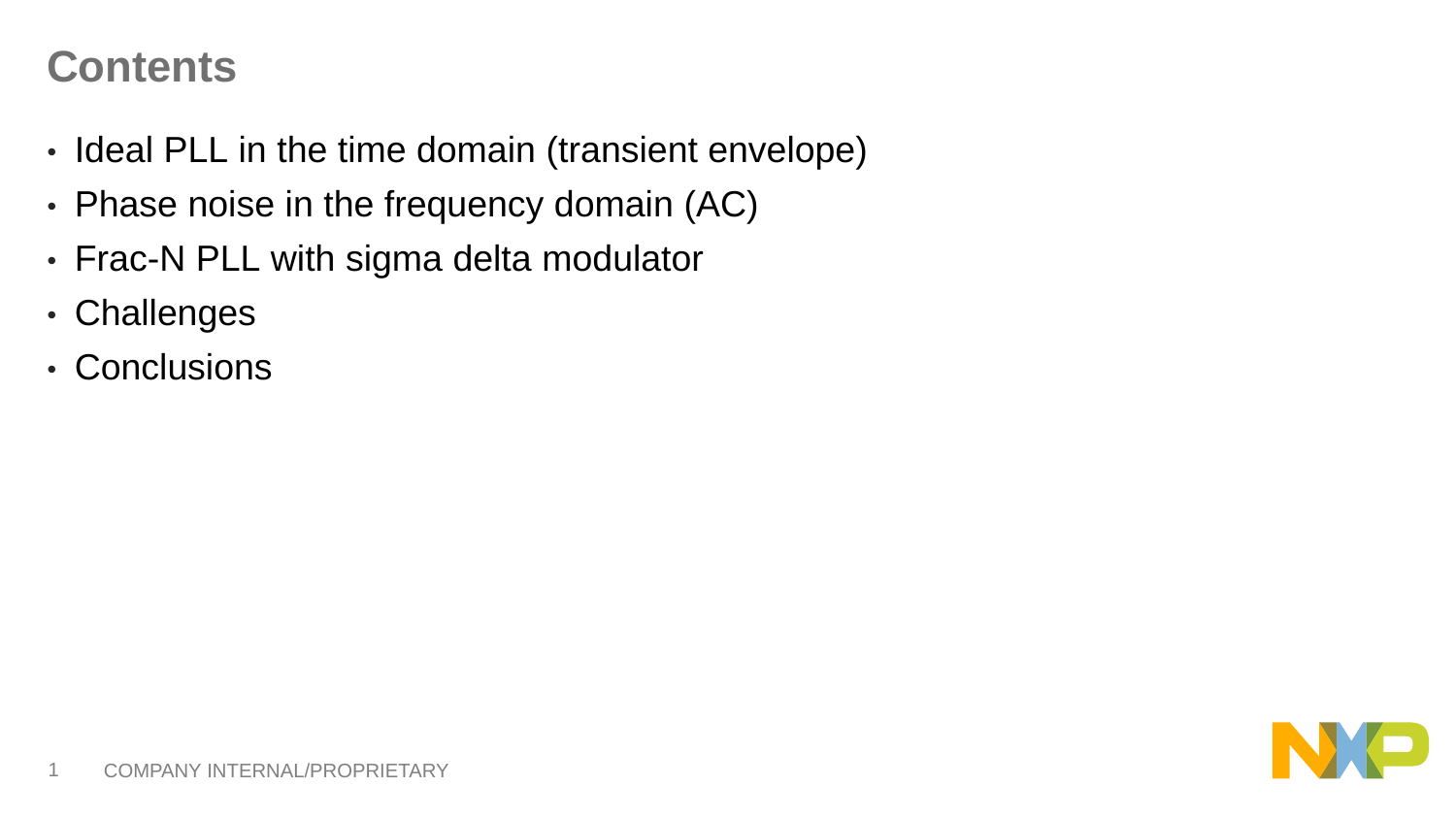# **Ideal PLL in the time domain**

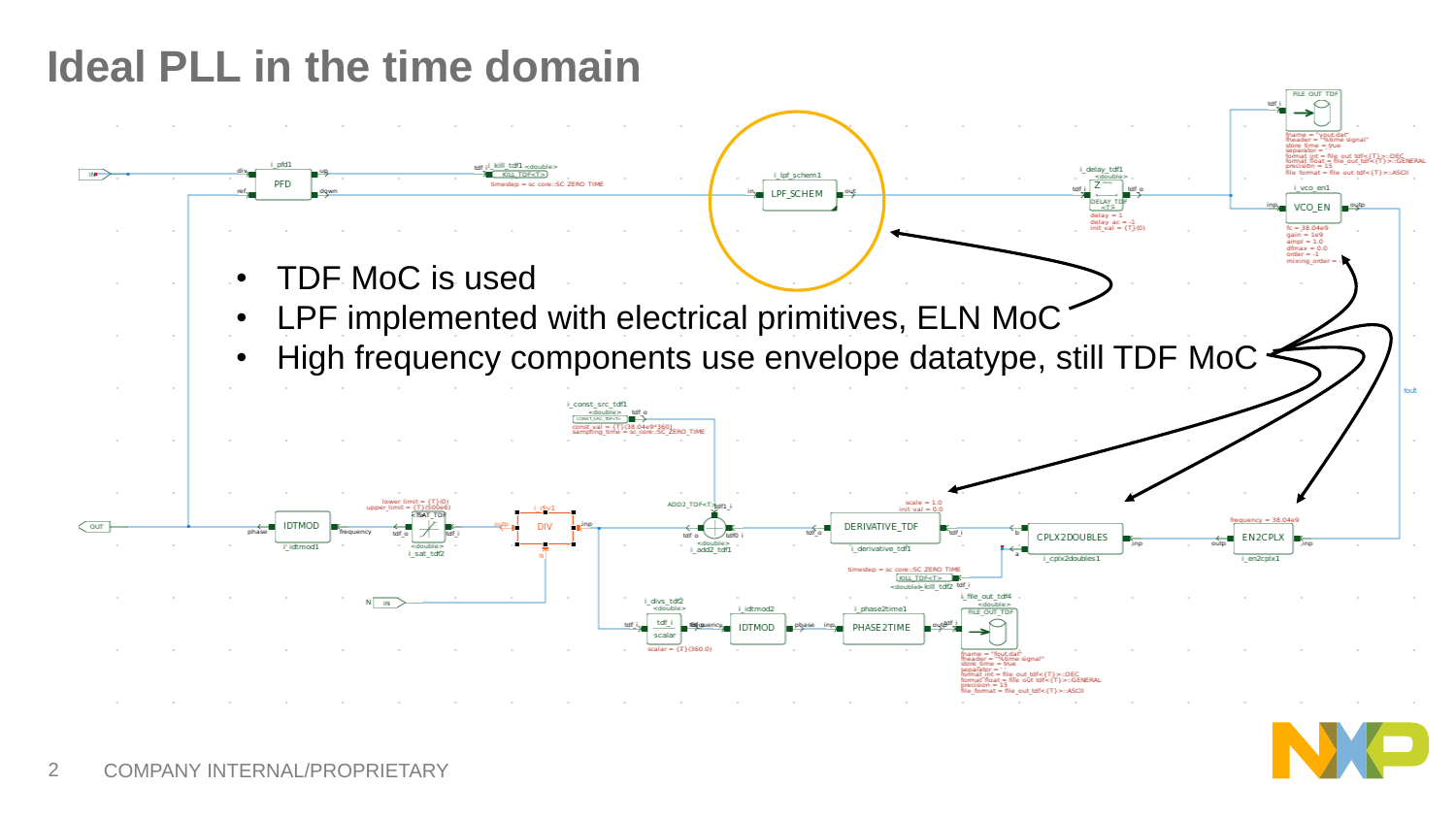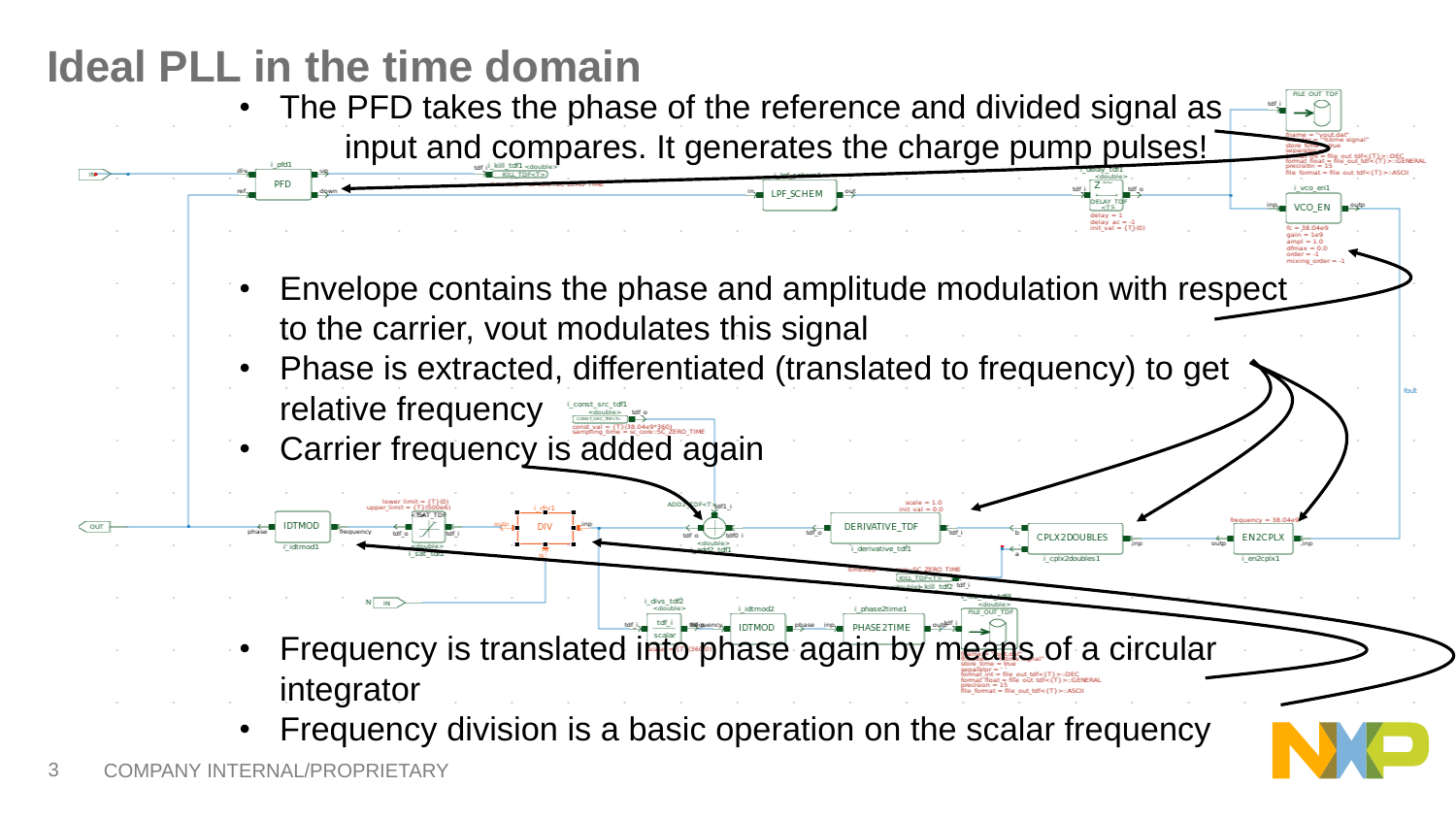# **Ideal PLL in the time domain**



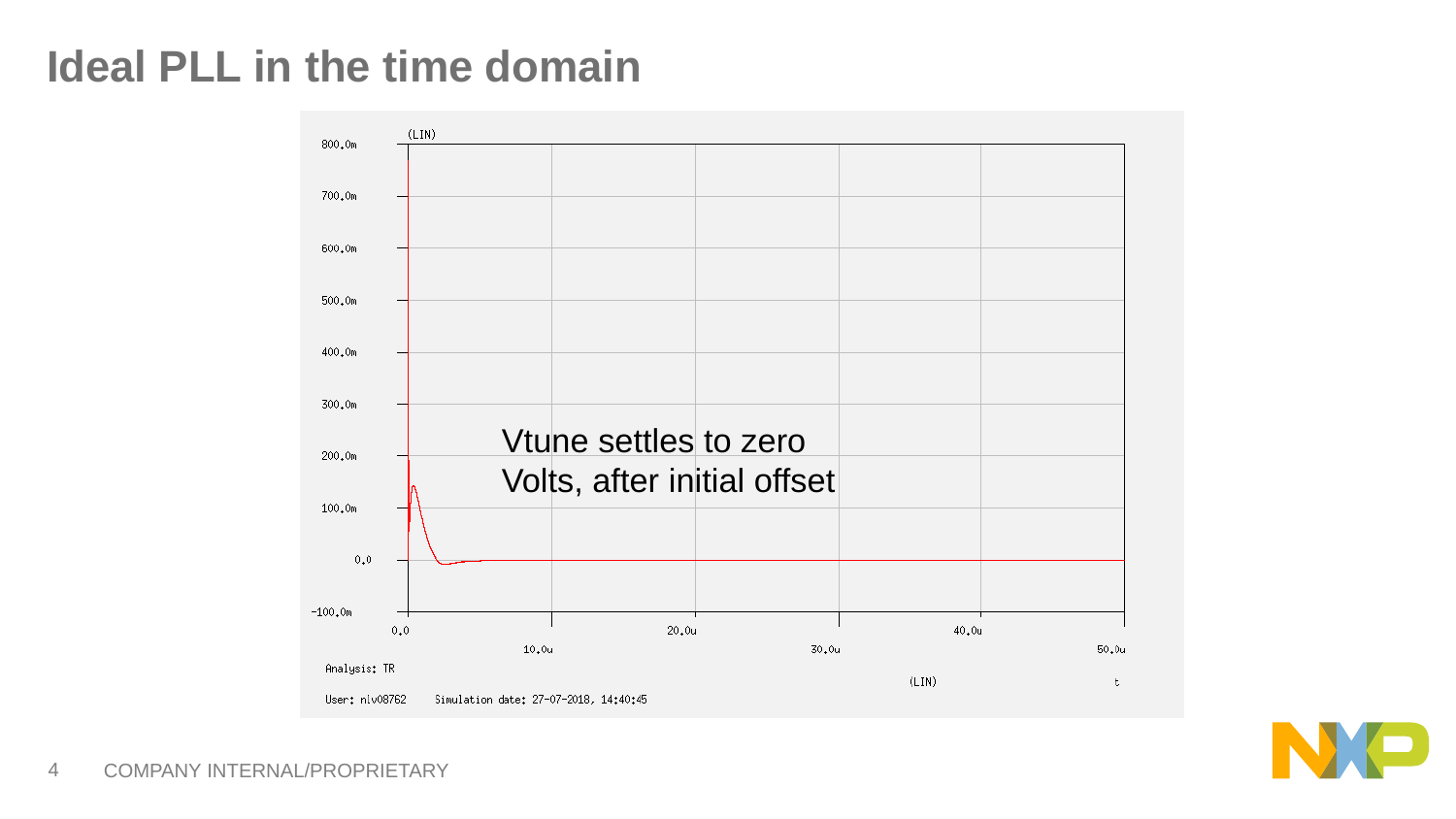# **Phase noise in the frequency domain**

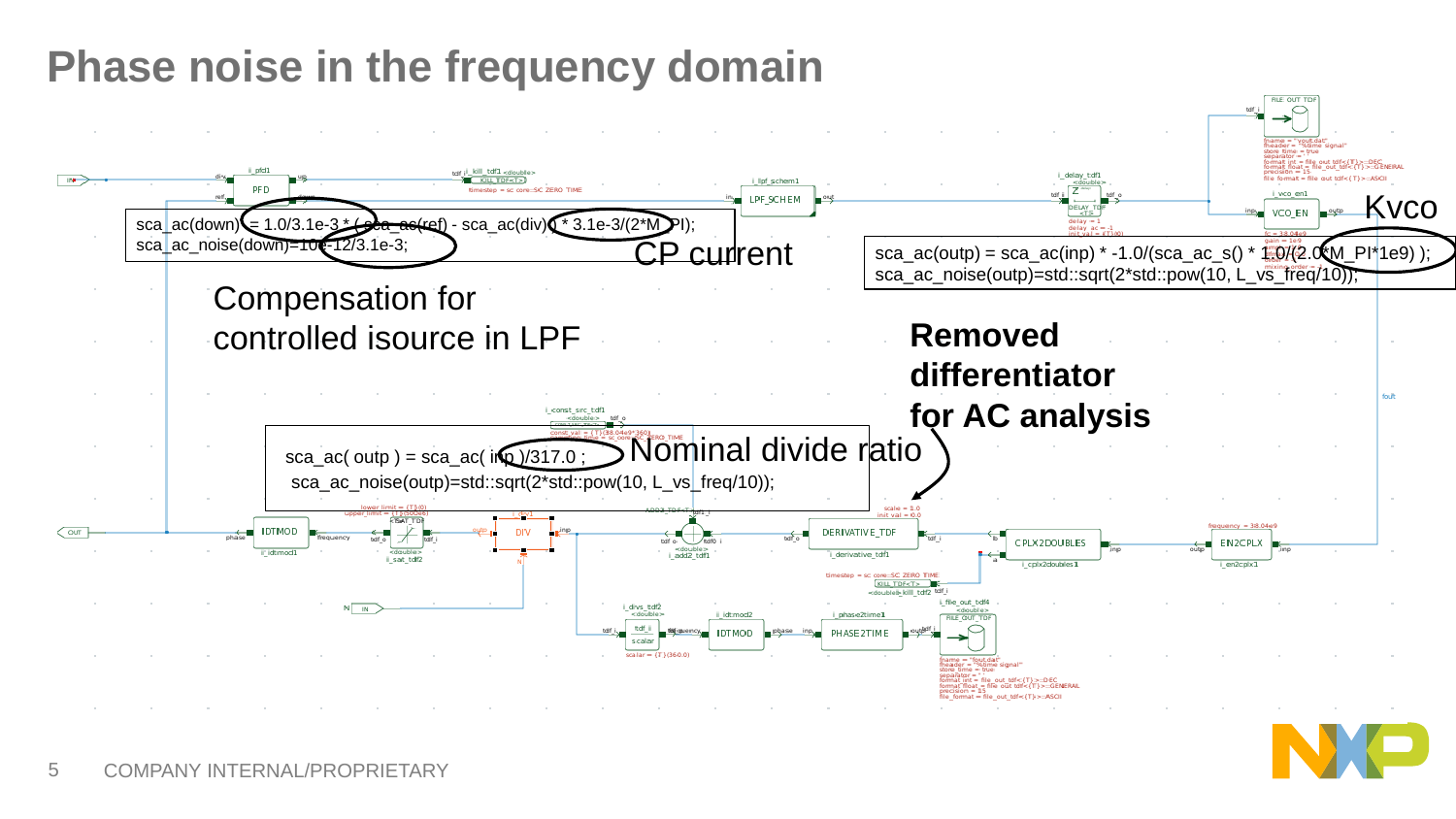#### **Phase noise in the frequency domain**



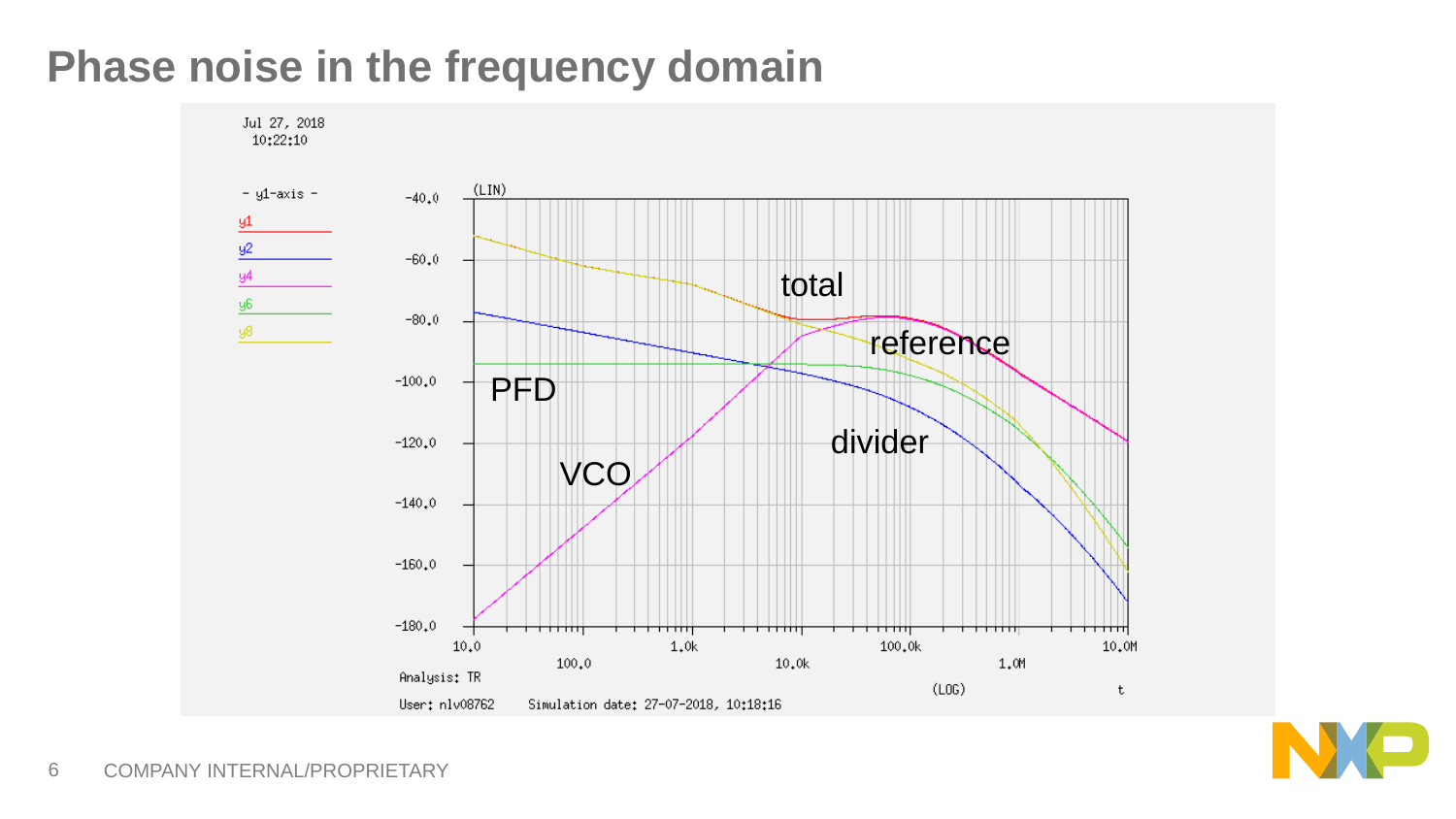# **Frac-N PLL with sigma delta modulator**



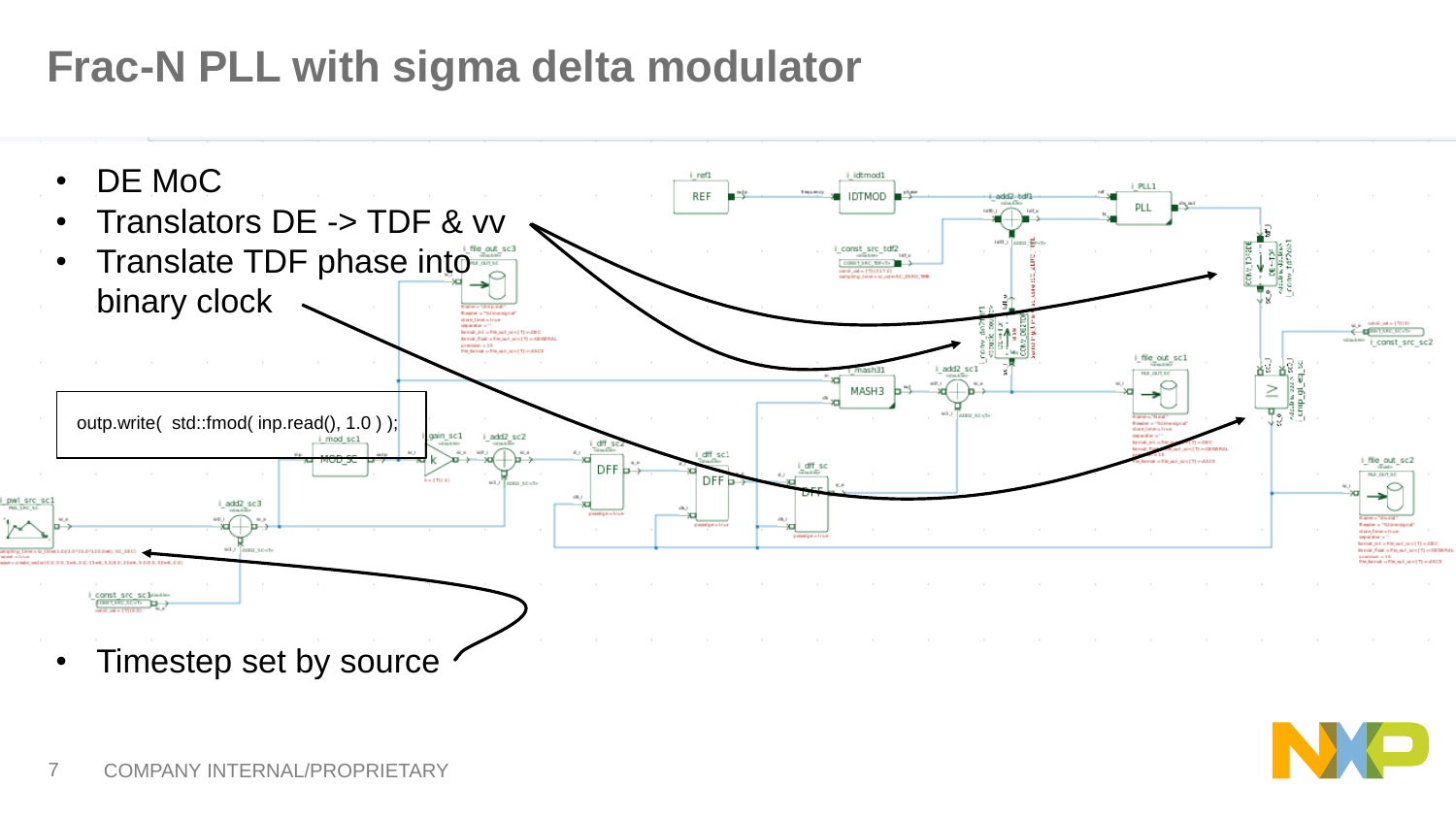# **Frac-N PLL with sigma delta modulator**

#### SD modulator



![](_page_8_Picture_4.jpeg)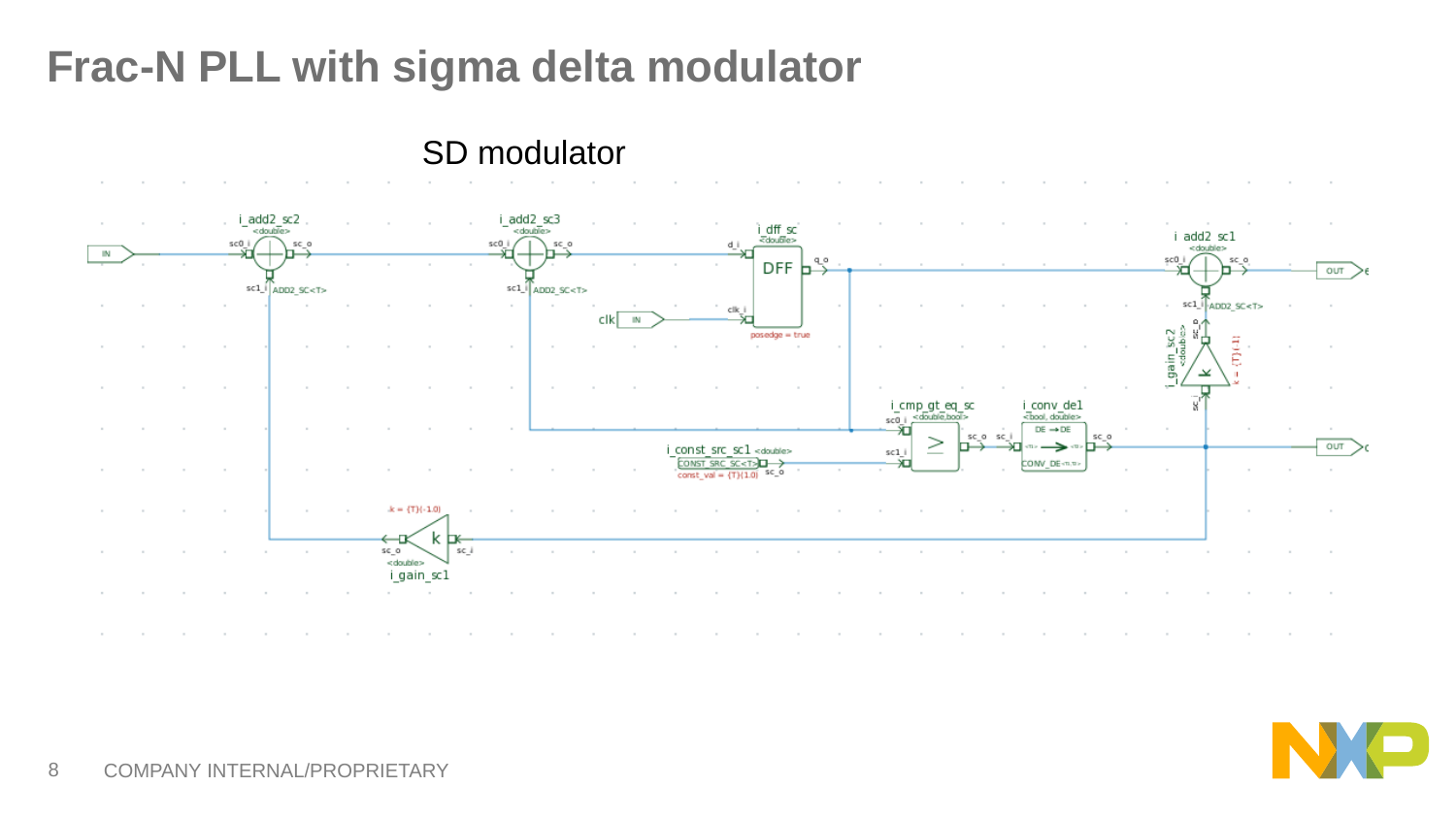# **Frac-N PLL with sigma delta modulator**

![](_page_9_Figure_1.jpeg)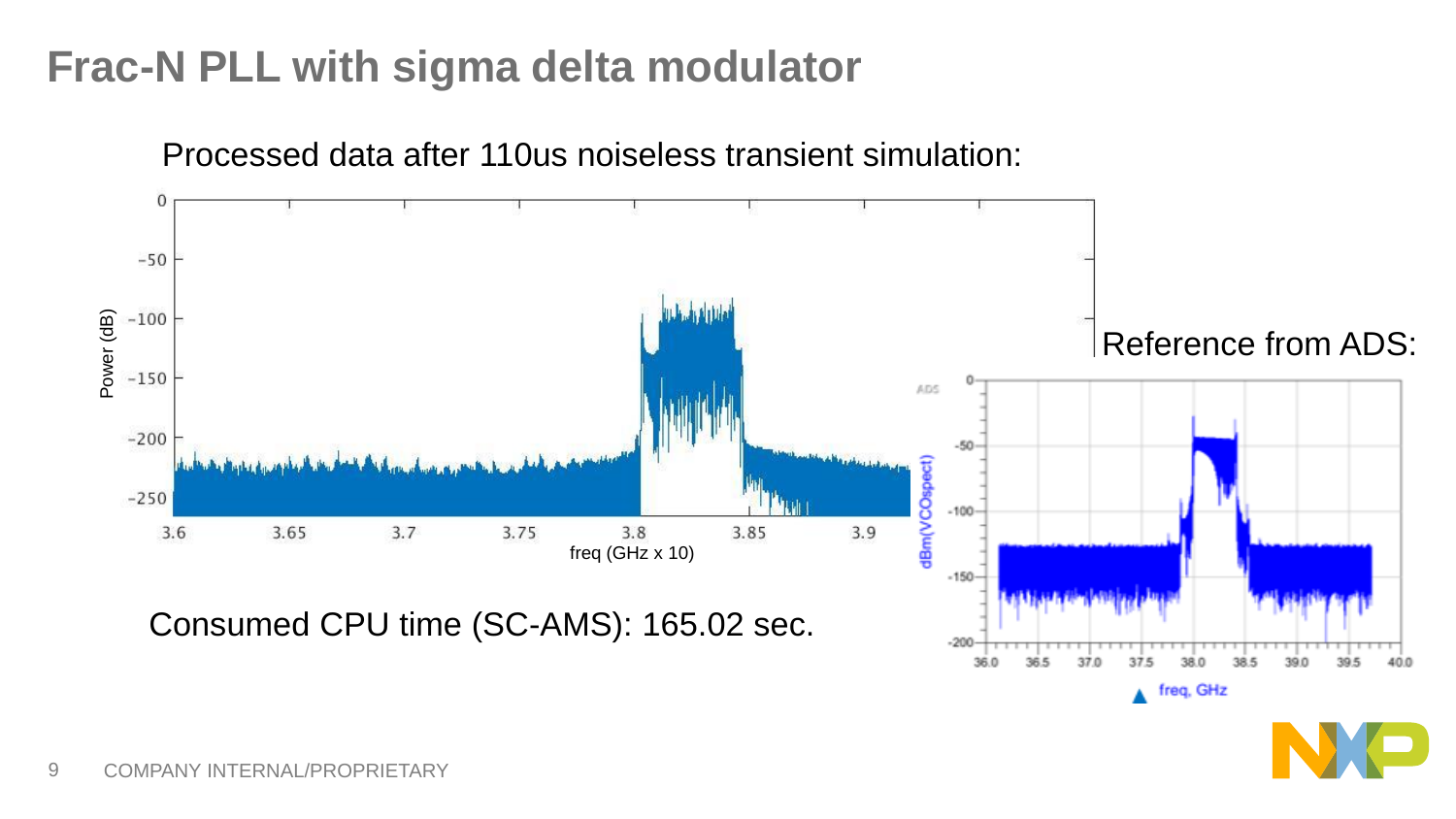#### **Conclusions**

- SystemC-AMS provided the fastest simulation environment seen so far for this type of application
- However, modelling effort was more significant than with other tools
- The open source models hugely increase acceptance and confidence of the stakeholders
- The Coside tool could not be missed for the development of this model. The development time of the models was greatly reduced by using this tool
- There are still some wishes related to SystemC(-AMS) for modelling and simulation of mixed signal or RF systems

![](_page_10_Picture_6.jpeg)